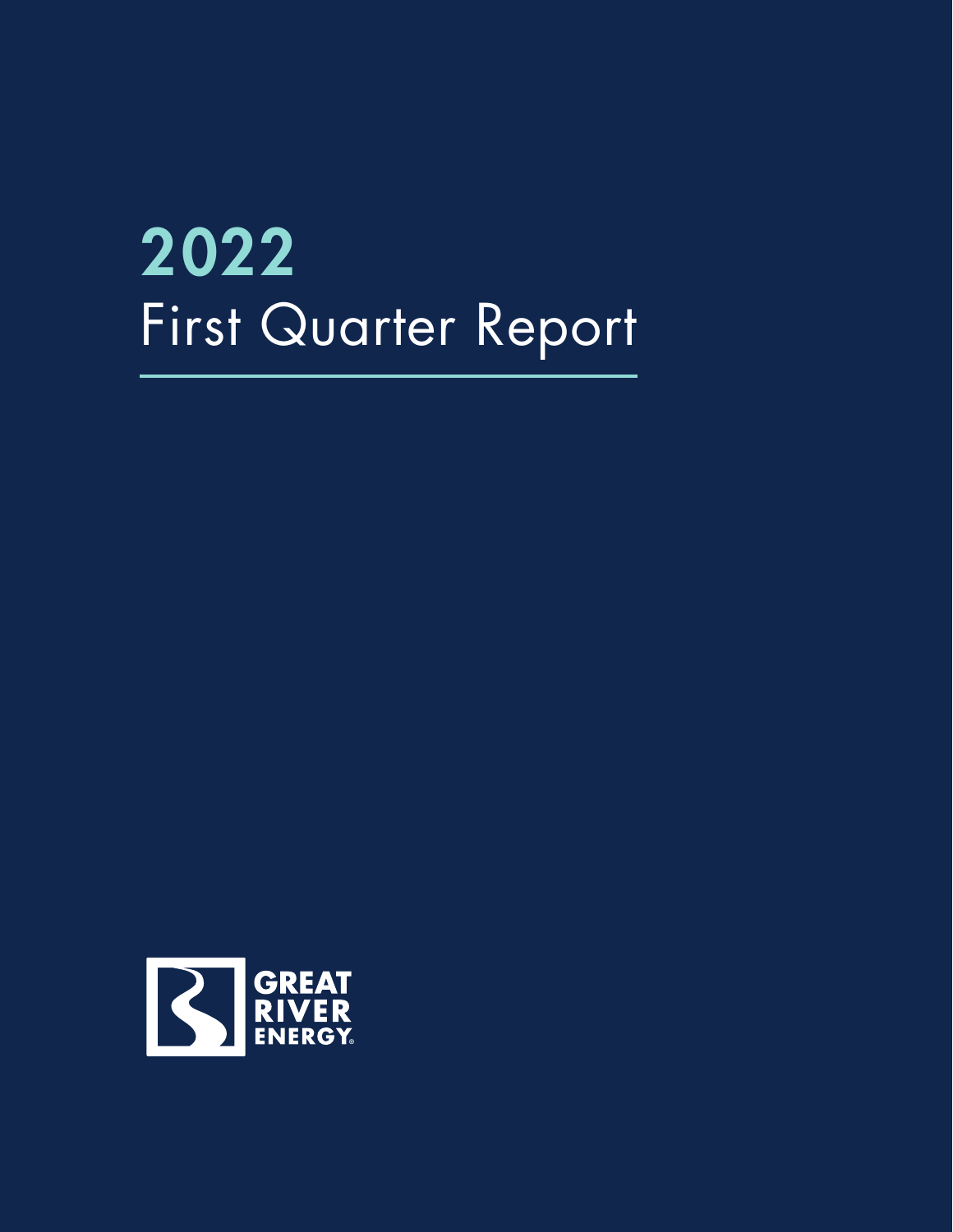## CONSOLIDATED BALANCE SHEETS (unaudited)

(IN THOUSANDS)

|                                                     | <b>MARCH 31</b><br>2022 | <b>MARCH 31</b><br>2021 |
|-----------------------------------------------------|-------------------------|-------------------------|
| <b>ASSETS</b>                                       |                         |                         |
| <b>UTILITY PLANT:</b>                               |                         |                         |
| Electric plant                                      | \$2,726,113             | \$3,076,831             |
| Coal mine plant                                     | 413,905                 | 410,854                 |
| Plant to be retired-net of accumulated depreciation |                         | 512,695                 |
| Construction work in progress                       | 36,716                  | 57,045                  |
| Less accumulated depreciation and amortization      | (1, 307, 170)           | (1, 356, 470)           |
| Utility plant-net                                   | 1,869,564               | 2,700,955               |
| NONUTILITY PLANT AND EQUIPMENT-NET                  | 146,854                 | 143,554                 |
| OTHER ASSETS AND INVESTMENTS:                       |                         |                         |
| Restricted investments-deferred compensation        | 19,970                  | 15,161                  |
| Other investments                                   | 34,176                  | 33,639                  |
| Deferred charges:                                   |                         |                         |
| Financing related                                   | 110,612                 | 119,188                 |
| Contract settlement                                 | 5,900                   | 5,000                   |
| Plant retirements                                   | 739,476                 | 186,491                 |
| Other                                               | 37,090                  | 60,039                  |
| Other long-term assets                              | 67,628                  | 66,408                  |
| Total other assets and investments                  | 1,014,852               | 485,926                 |
| <b>CURRENT ASSETS:</b>                              |                         |                         |
| Cash and cash equivalents                           | 226,387                 | 220,863                 |
| Restricted cash                                     | 33,993                  | 25,571                  |
| Assets held for sale                                | 214,455                 |                         |
| Accounts receivable:                                |                         |                         |
| Members                                             | 163,387                 | 148,724                 |
| Others                                              | 27,989                  | 21,238                  |
| Inventories:                                        |                         |                         |
| Materials and supplies                              | 50,722                  | 63,225                  |
| Fuel                                                | 16,457                  | 19,954                  |
| Other                                               | 10,159                  | 31,045                  |
| Prepaids and other current assets                   | 33,093                  | 10,870                  |
| Derivative instruments                              | 9,541                   | 20,578                  |
| Total current assets                                | 786,183                 | 562,068                 |
| <b>TOTAL ASSETS</b>                                 | \$3,817,453             | \$3,892,503             |

CONTINUED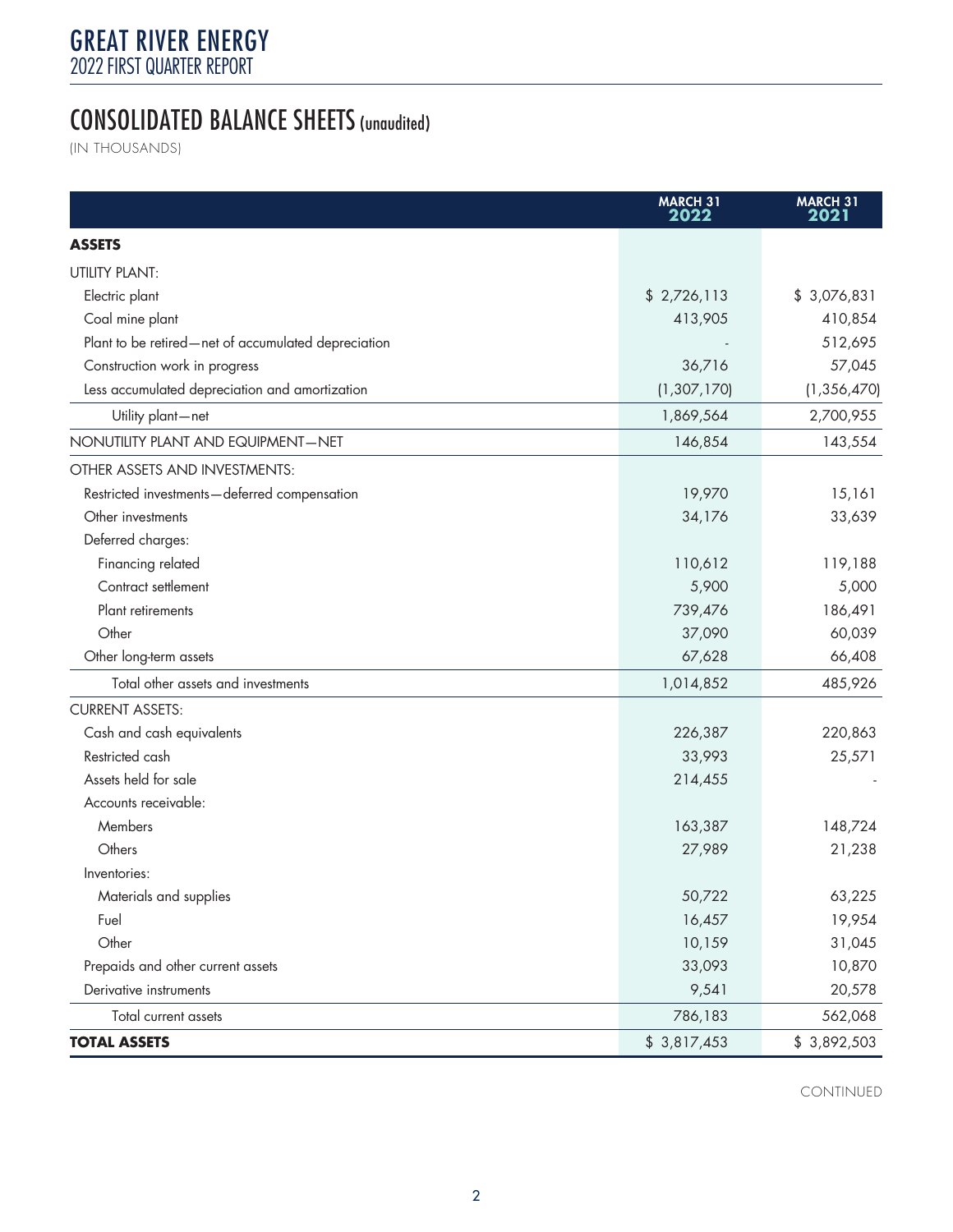## CONSOLIDATED BALANCE SHEETS (unaudited)

(IN THOUSANDS)

|                                             | <b>MARCH 31</b><br>2022 | <b>MARCH 31</b><br>2021 |
|---------------------------------------------|-------------------------|-------------------------|
| <b>CAPITAL AND LIABILITIES</b>              |                         |                         |
| CAPITAL:                                    |                         |                         |
| Members:                                    |                         |                         |
| Patronage capital                           | \$<br>681,898           | \$<br>649,490           |
| Memberships                                 | 3                       | 3                       |
| Additional paid-in capital-subsidiary-MAG   | 1,195                   | 1,195                   |
| Total members' capital                      | 683,096                 | 650,688                 |
| Noncontrolling interest: Subsidiary-MAG     | 29,117                  | 21,724                  |
| Total capital                               | 712,213                 | 672,412                 |
| <b>OTHER NONCURRENT LIABILITIES</b>         | 321,718                 | 386,909                 |
| <b>REGULATORY LIABILITIES</b>               | 40,841                  | 36,473                  |
| LONG-TERM OBLIGATIONS-Less current portion  | 2,218,374               | 2,304,212               |
| DEFERRED COMPENSATION                       | 19,970                  | 15,161                  |
| <b>DEFERRED INCOME TAXES</b>                | 14,224                  | 14,176                  |
| <b>CURRENT LIABILITIES:</b>                 |                         |                         |
| Current portion of long-term obligations    | 166,443                 | 163,920                 |
| Notes payable to members                    | 74,192                  | 57,218                  |
| Accounts payable                            | 61,504                  | 44,168                  |
| Property and other taxes                    | 30,540                  | 31,656                  |
| Other accrued liabilities and notes payable | 109,481                 | 69,677                  |
| Accrued interest payable                    | 34,840                  | 36,992                  |
| Derivative instruments                      | 13,113                  | 59,529                  |
| <b>Total current liabilities</b>            | 490,113                 | 463,160                 |
| <b>TOTAL CAPITAL AND LIABILITIES</b>        | \$3,817,453             | \$3,892,503             |

CONCLUDED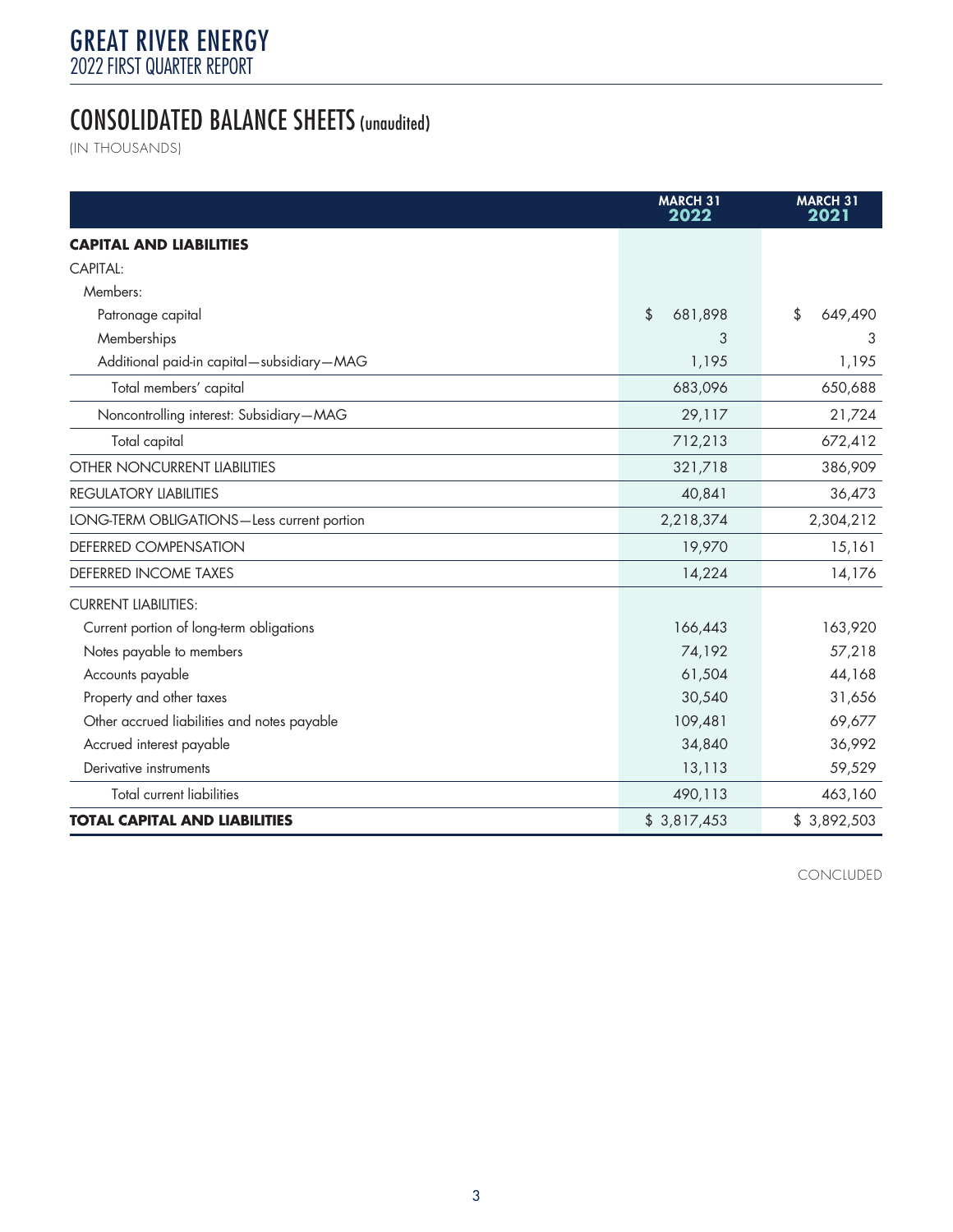#### INTERIM CONSOLIDATED STATEMENTS OF OPERATIONS AND COMPREHENSIVE INCOME (unaudited)

(IN THOUSANDS)

|                                                                                                | <b>THREE MONTHS ENDED MARCH 31</b><br>2022<br>2021 |               |  |
|------------------------------------------------------------------------------------------------|----------------------------------------------------|---------------|--|
| <b>UTILITY OPERATIONS</b>                                                                      |                                                    |               |  |
| <b>UTILITY OPERATING REVENUE:</b>                                                              |                                                    |               |  |
| Electric revenue                                                                               | \$<br>264,375                                      | \$<br>239,345 |  |
| Other operating revenue                                                                        | 17,911                                             | 17,127        |  |
| Total utility operating revenue                                                                | 282,286                                            | 256,472       |  |
| <b>UTILITY OPERATING EXPENSES:</b>                                                             |                                                    |               |  |
| Purchased power                                                                                | 72,617                                             | 49,790        |  |
| Fuel                                                                                           | 46,852                                             | 51,143        |  |
| Operation and maintenance                                                                      | 75,682                                             | 72,762        |  |
| Depreciation and amortization                                                                  | 42,556                                             | 42,352        |  |
| Property and other taxes                                                                       | 6,286                                              | 7,798         |  |
| Total utility operating expenses                                                               | 243,993                                            | 223,845       |  |
| <b>UTILITY OPERATING MARGIN</b>                                                                | 38,293                                             | 32,627        |  |
| OTHER INCOME (EXPENSE):                                                                        |                                                    |               |  |
| Other income-net                                                                               | 2,018                                              | 2,070         |  |
| Interest income                                                                                | 280                                                | 275           |  |
| Interest expense-net of amounts capitalized                                                    | (28, 872)                                          | (30, 885)     |  |
| Other expense-net                                                                              | (26, 574)                                          | (28, 540)     |  |
| Net utility margin                                                                             | 11,719                                             | 4,087         |  |
| NONUTILITY OPERATIONS:                                                                         |                                                    |               |  |
| Operating revenue                                                                              | 99,153                                             | 61,285        |  |
| Operating expense                                                                              | 100,066                                            | 65,855        |  |
| Operating loss                                                                                 | (913)                                              | (4, 570)      |  |
| Income from equity method investments                                                          | 53                                                 | 31            |  |
| Total nonutility operations                                                                    | (860)                                              | (4, 539)      |  |
| NET MARGIN (LOSS) AND COMPREHENSIVE INCOME (LOSS),<br><b>INCLUDING NONCONTROLLING INTEREST</b> | 10,859                                             | (452)         |  |
| NONCONTROLLING INTEREST: Subsidiary-MAG                                                        | 195                                                | 984           |  |
| NET MARGIN AND COMPREHENSIVE INCOME<br>ATTRIBUTABLE TO GREAT RIVER ENERGY                      | \$<br>11,054                                       | \$<br>532     |  |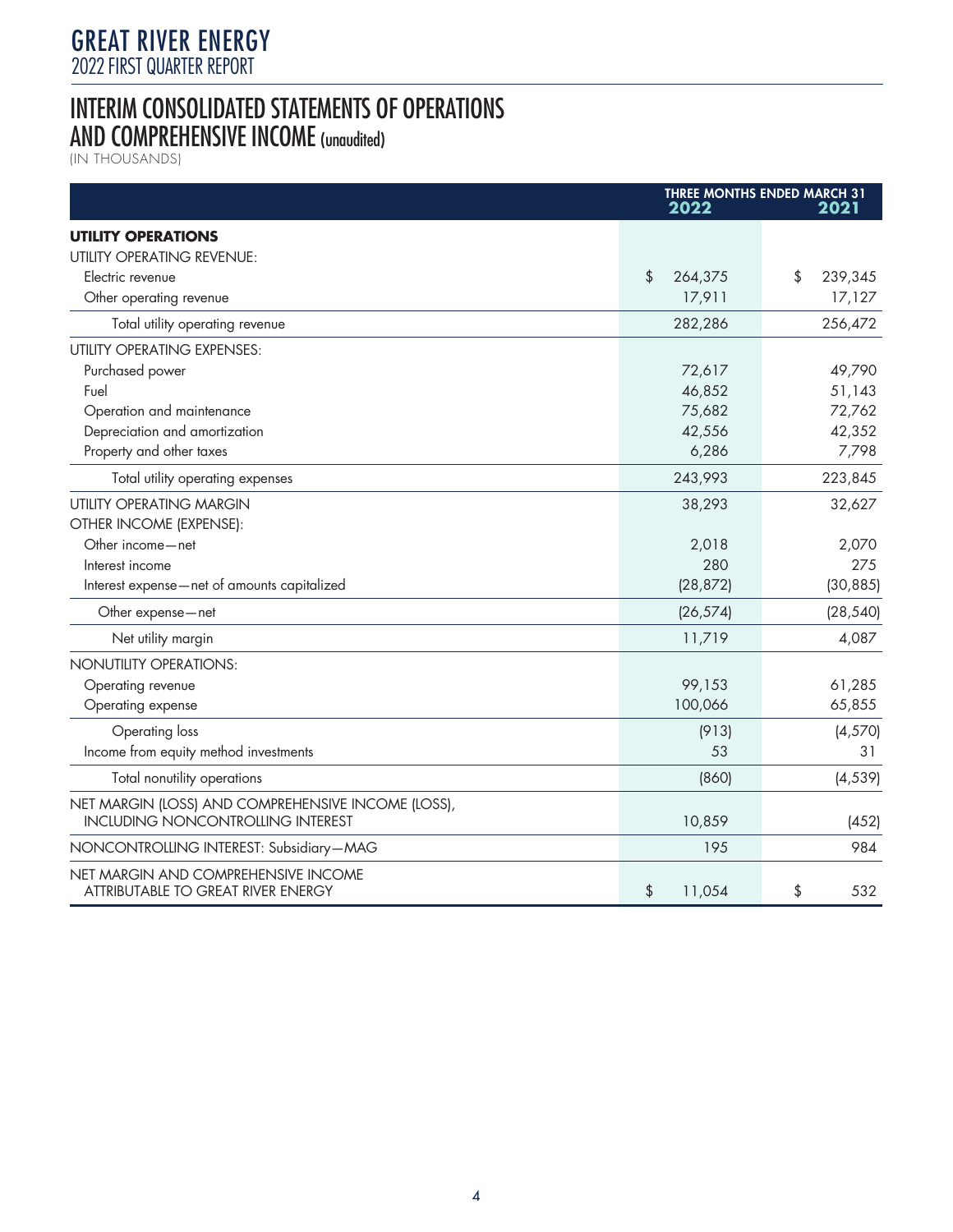#### CONSOLIDATED STATEMENTS OF CHANGES IN CAPITAL (unaudited)

FOR JANUARY 1, 2020 THROUGH MARCH 31, 2022 (IN THOUSANDS)

|                                                                                              |                             | <b>Noncontrolling Interest</b> |                                                |                           |                                                          |                         |
|----------------------------------------------------------------------------------------------|-----------------------------|--------------------------------|------------------------------------------------|---------------------------|----------------------------------------------------------|-------------------------|
|                                                                                              | <b>Patronage</b><br>Capital | <b>Memberships</b>             | <b>Additional</b><br><b>Paid-in</b><br>Capital | Subsidiary-<br><b>MAG</b> | <b>Variable</b><br><b>Interest</b><br><b>Entity-NDRC</b> | <b>Total</b><br>Capital |
| BALANCE-January 1, 2020                                                                      | \$661,158                   | \$<br>$\mathcal{S}$            | \$1,195                                        | \$24,951                  | \$166,841                                                | \$854,148               |
| Net margin (loss) and comprehensive<br>income (loss)                                         | 23,000                      |                                |                                                | (2,091)                   | (149,991)                                                | (129, 082)              |
| Return of members' patronage capital                                                         | (10, 200)                   |                                |                                                |                           |                                                          | (10, 200)               |
| Capital contributed by noncontrolling interest                                               |                             |                                |                                                |                           | 13,614                                                   | 13,614                  |
| Capital distributed to noncontrolling interest                                               |                             | $\overline{\phantom{a}}$       |                                                | (152)                     | (30, 378)                                                | (30, 530)               |
| Dividends paid by noncontrolling interest                                                    |                             | ÷,                             |                                                |                           | (86)                                                     | (86)                    |
| BALANCE-December 31, 2020                                                                    | \$673,958                   | \$<br>3                        | \$1,195                                        | \$22,708                  | \$                                                       | \$697,864               |
| Net margin and comprehensive income                                                          | 46,886                      |                                |                                                | 6,604                     |                                                          | 53,490                  |
| Return of members' patronage capital                                                         | (25,000)                    |                                |                                                |                           |                                                          | (25,000)                |
| BALANCE-December 31, 2021                                                                    | \$695,844                   | \$<br>3                        | \$1,195                                        | \$29,312                  | \$                                                       | \$726,354               |
| Net margin (loss) and comprehensive<br>income (loss)<br>Return of members' patronage capital | 11,054<br>(25,000)          |                                |                                                | (195)                     |                                                          | 10,859<br>(25,000)      |
| BALANCE-March 31, 2022                                                                       | \$681,898                   | \$<br>3                        | \$1,195                                        | \$29,117                  | \$                                                       | \$712,213               |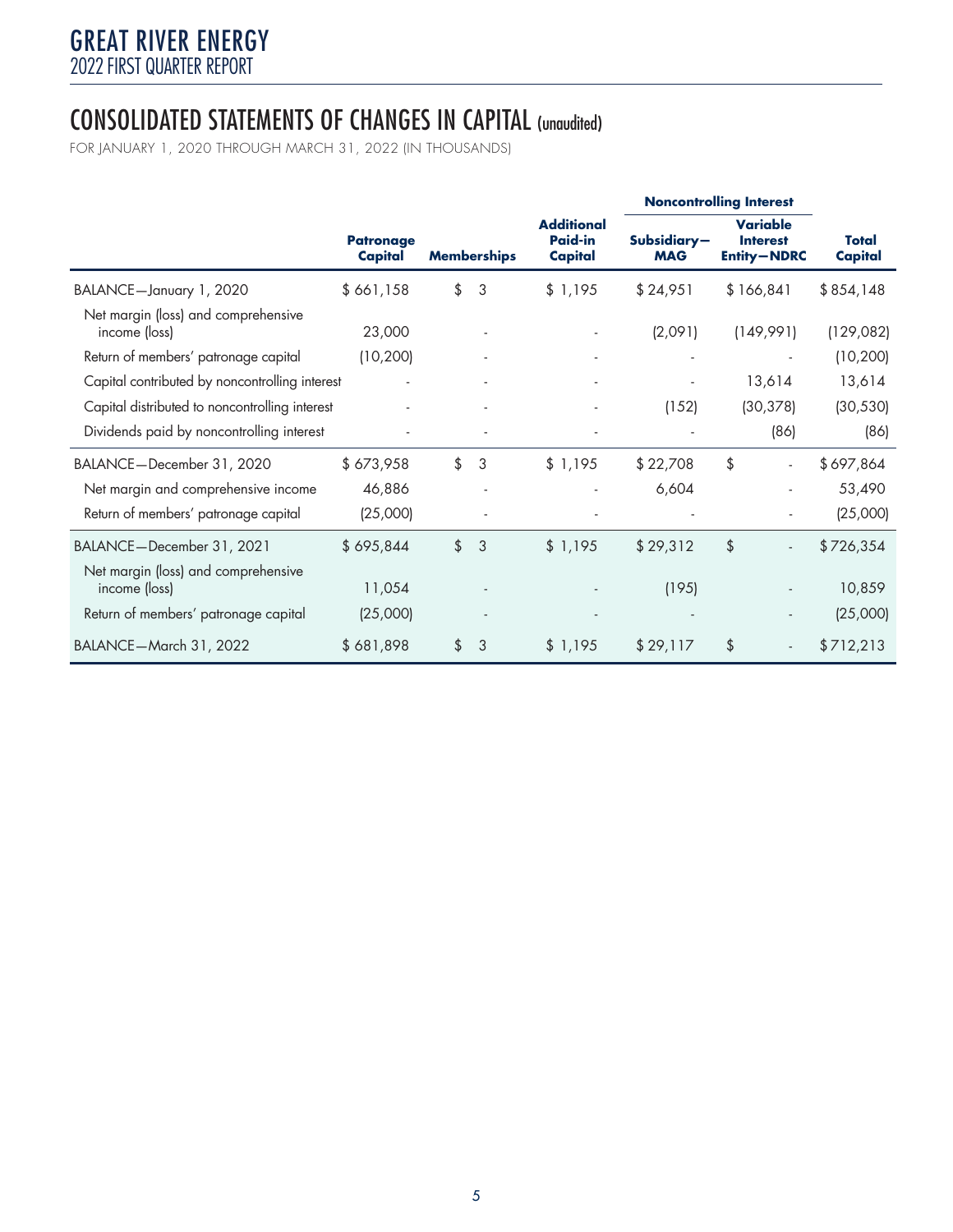## INTERIM CONSOLIDATED STATEMENTS OF CASH FLOWS (unaudited)

(IN THOUSANDS)

|                                                                          |               | THREE MONTHS ENDED MARCH 31, |  |  |
|--------------------------------------------------------------------------|---------------|------------------------------|--|--|
|                                                                          | 2022          | 2021                         |  |  |
| CASH FLOWS FROM OPERATING ACTIVITIES:                                    |               |                              |  |  |
| Net margin (loss), including noncontrolling interest                     | \$<br>10,859  | \$<br>(452)                  |  |  |
| Adjustments to reconcile net margin (loss) to                            |               |                              |  |  |
| net cash provided operating activities:                                  |               |                              |  |  |
| Depreciation and amortization:                                           |               |                              |  |  |
| Included in depreciation and amortization                                | 42,556        | 42,352                       |  |  |
| Included in fuel and interest                                            | 8,879         | 5,744                        |  |  |
| Included in operation and maintenance                                    | 5,212         | 4,707                        |  |  |
| Included in nonutility operating expense                                 | 2,507         | 2,530                        |  |  |
| Unrealized (gains) losses on commodity derivatives                       | (9,846)       | 17,839                       |  |  |
| Loss on disposal of nonutility plant and equipment                       | 298           |                              |  |  |
| Income from equity method investments                                    | (53)          | (31)                         |  |  |
| Patronage credits earned from investments                                | (1, 114)      | (1,047)                      |  |  |
| Deferred charges                                                         | (10, 517)     | (2,470)                      |  |  |
| Regulatory liabilities                                                   |               | (1, 111)                     |  |  |
| Changes in working capital (excluding cash, investments and borrowings): |               |                              |  |  |
| Accounts and long-term receivables                                       | 77            | 3,233                        |  |  |
| Inventory and other assets                                               | (39,982)      | (8,695)                      |  |  |
| Accounts payable, taxes, and other accrued expenses                      | (28, 369)     | (10, 365)                    |  |  |
| Accrued interest                                                         | 22,057        | 23,015                       |  |  |
| Noncurrent liabilities                                                   | 678           | (2, 494)                     |  |  |
| Net cash provided by operating activities                                | 3,242         | 72,755                       |  |  |
| CASH FLOWS FROM INVESTING ACTIVITIES:                                    |               |                              |  |  |
| Utility plant additions                                                  | (20, 178)     | (17,705)                     |  |  |
| Nonutility plant and equipment additions                                 | (6, 356)      | (454)                        |  |  |
| Proceeds from the sale of property                                       | 100           | 25                           |  |  |
| Redemption of patronage capital investments                              | 727           | 676                          |  |  |
| Distribution from equity method investments                              | 364           |                              |  |  |
| Net cash used in investing activities                                    | (25, 343)     | (17, 458)                    |  |  |
| CASH FLOWS FROM FINANCING ACTIVITIES:                                    |               |                              |  |  |
| Proceeds from issuance of long-term obligations                          | 120,000       | 32,396                       |  |  |
| Repayments of long-term obligations                                      | (86, 403)     | (54, 164)                    |  |  |
| Costs of new debt issuances                                              | (27)          | (27)                         |  |  |
| Return of members' patronage capital                                     | (25,000)      | (25,000)                     |  |  |
| Notes received from members-net                                          | 22,955        | 6,407                        |  |  |
| Net cash provided by (used in) financing activities                      | 31,525        | (40, 388)                    |  |  |
| NET INCREASE IN CASH, CASH EQUIVALENTS, AND RESTRICTED CASH              | 9,424         | 14,909                       |  |  |
| CASH, CASH EQUIVALENTS, AND RESTRICTED CASH-BEGINNING OF PERIOD          | 250,956       | 231,525                      |  |  |
| CASH, CASH EQUIVALENTS, AND RESTRICTED CASH-END OF PERIOD                | 260,380<br>\$ | \$<br>246,434                |  |  |
|                                                                          |               |                              |  |  |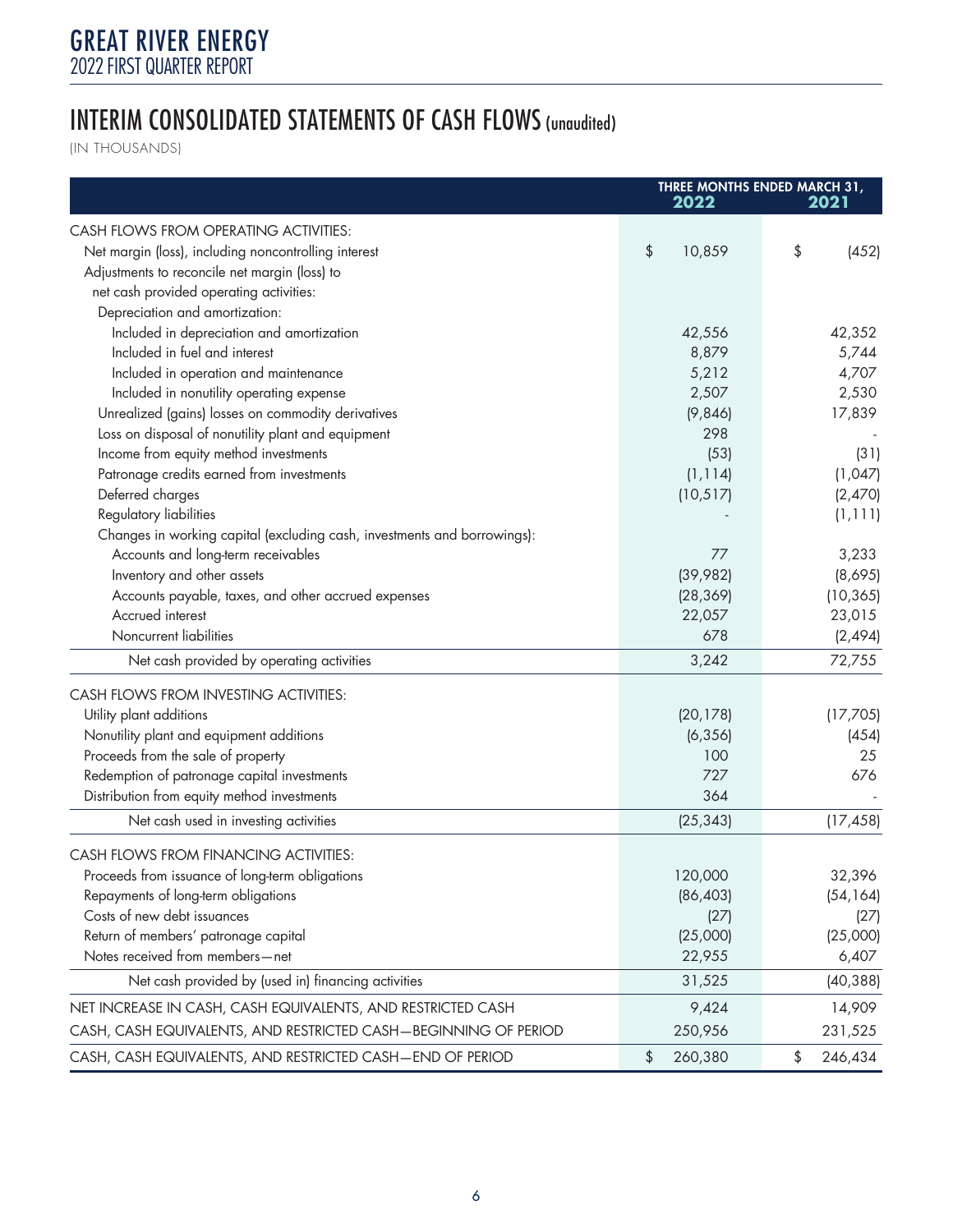**Notes to consolidated financial statements** – As required by Accounting Standards Codification 810-10, GRE is consolidating the financial statements of the Falkirk Mining Company (Falkirk), a variable interest entity; Midwest AgEnergy Group, LLC (MAG), a subsidiary of GRE; and GRE HERC Services, LLC, a subsidiary of GRE. MAG includes its subsidiaries Dakota Spirit AgEnergy, LLC (DSA), and Blue Flint Ethanol LLC (Blue Flint). GRE is a 78.43 percent owner in MAG. All transactions between the companies have been eliminated in consolidation, except for the steam sales between GRE and MAG on the consolidated statements of operations.

# FINANCIAL HIGHLIGHTS – FINANCIAL CONDITION

#### *Assets*

**Utility plant—net** decreased \$831.4 million to \$1,869.6 million as of March 31, 2022. During 2021, GRE announced it had negotiated a transaction to sell Coal Creek Station (CCS) and the high voltage direct current transmission system (the HVDC system) and expects to close the transaction in May 2022. In accounting for the transaction as of March 31, 2022, the assets included in the transaction (collectively referred to as the disposal group) were written down to fair value and classified within assets held for sale in the consolidated balance sheet. The difference between the carrying value and the fair value of the disposal group was characterized as a loss on disposal and was deferred under regulatory accounting approved by the board of directors. Of the utility plant—net decrease of \$831.4 million, the classification of the disposal group as held for sale accounted for \$663.9 million of the decrease while the remaining \$167.5 million decrease was largely driven by the depreciation and amortization of plant assets.

**Other assets and investments** increased \$528.9 million to \$1,014.9 million as of March 31, 2022. Deferred charges—plant retirements increased \$553.0 million, due to the deferral of \$478.3 million loss on disposal of the CCS and HVDC system assets as well as the deferral and accrual of costs associated with the transaction. These costs include human resource related costs, transaction related costs, and Falkirk Mine accelerated depreciation expenses. This increase is offset partially by decreases in the Stanton Station and Elk River Resource Recovery Project (Elk River) plant retirement balances due to amortization and changes in decommissioning and reclamation estimates. Deferred charges—other decreased \$22.9 million primarily due to the amortization of CCS deferred outage costs. Deferred charges—financing related decreased \$8.6 million due to a decrease in the market value of GRE's interest rate swap derivatives as well as the amortization of the settled interest rate swaps.

**Current assets** increased \$224.1 million to \$786.2 million as of March 31, 2022. As discussed previously, GRE classified the fair value of the CCS and HVDC system assets as held for sale. This resulted in a \$214.5 million increase to current assets. Accounts receivable increased \$21.4 million as a result of stronger member electric sales, higher PCA charges, and increased ethanol sales at MAG. Prepaids and other current assets increased \$22.2 million largely due to an increase in prepaid outage expenses for an upcoming peaking plant outage in the fall of 2022. These increases were offset by a \$36.9 million decrease in inventories. Included in the disposal group of the CCS and HVDC system assets classified as held for sale (discussed previously) are materials and supplies inventories of \$18.2 million and fuel inventories of \$9.9 million. Inventories—other decreased \$20.9 million mainly due to an agreement for corn origination services entered into by MAG with a third party during 2021. MAG's corn inventory was sold and its forward contracts were transferred to the third party as part of the transaction. Derivative instruments also decreased \$11.0 million due to a \$19.4 million decrease in MAG's commodity contracts due to the transfer of forward contracts to a third party in 2021, offset partially by an \$8.3 million increase in the fair value of GRE's Financial Transmission Rights and interest rate swap derivative positions.

#### *Capital and liabilities*

**Total capital** increased \$39.8 million to \$712.2 million as of March 31, 2022. Members' patronage capital increased \$32.4 million primarily due higher net margin attributable to GRE.

**Other noncurrent liabilities** decreased \$65.2 million to \$321.7 million as of March 31, 2022, driven primarily by the reversal of CCS's decommissioning accrual. With the announcement of the sale of CCS, GRE no longer needs to recognize the obligation to decommission the plant.

**Long-term obligations—less current portion** decreased \$85.8 million to \$2,218.4 million as of March 31, 2022, primarily due to \$166.8 million in principal payments, offset partially by a net increase of \$89.5 million outstanding on GRE's and MAG's unsecured revolving credit facilities.

**Current liabilities** increased \$27.0 million to \$490.1 million as of March 31, 2022. Accounts payable increased \$17.3 million due to higher net MISO purchases and increased production costs at MAG due to an unexpected outage. Other accrued liabilities and notes payable increased \$39.8 million mainly due to accruals related to the CCS and HVDC system sale transaction. These increases were offset partially by a decrease in derivative instruments of \$46.4 million primarily due to a decrease in the fair value of GRE's interest rate swaps and a decrease in MAG's liability for commodity contracts.